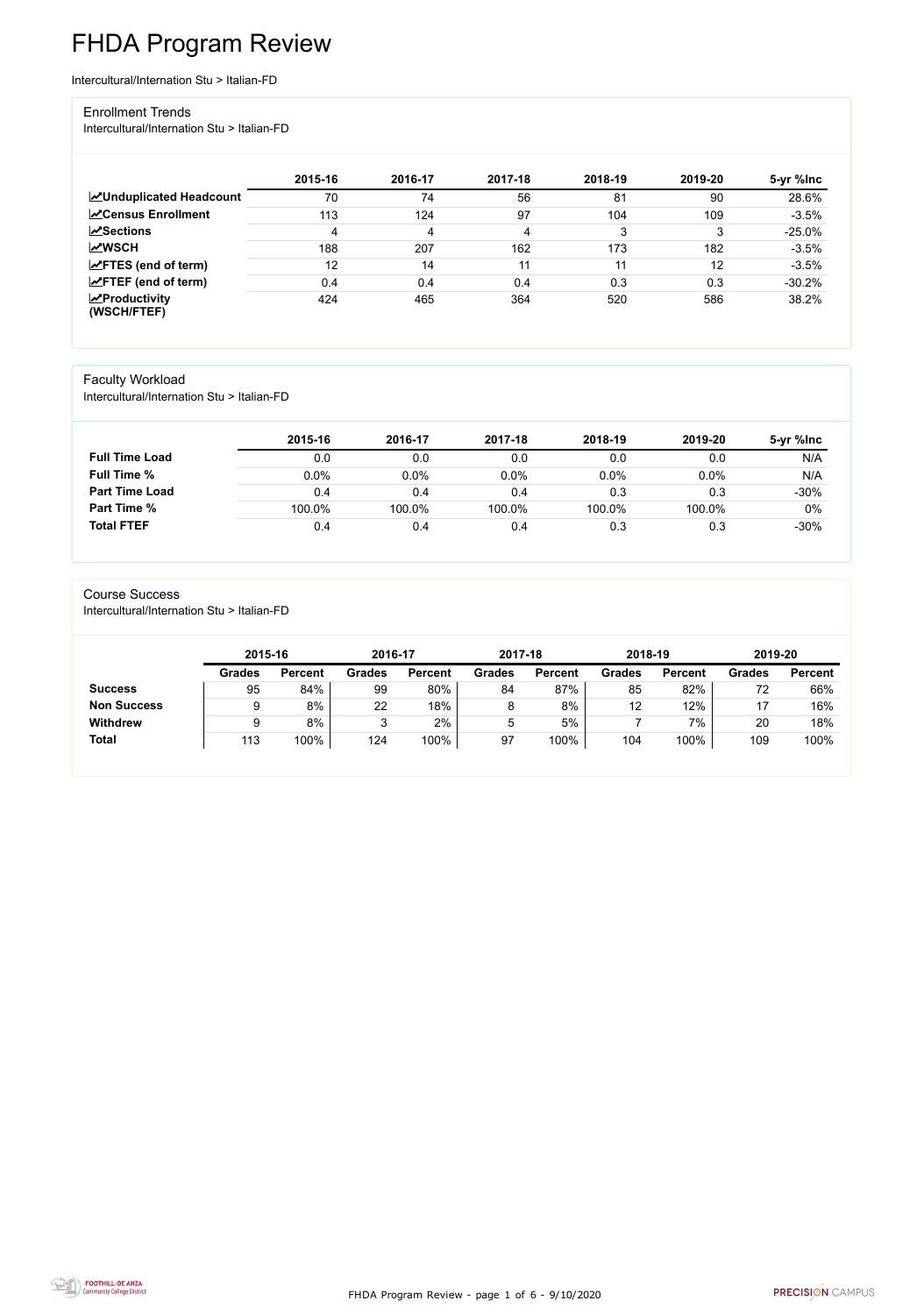FHDA Program Review - page 2 of 6 - 9/10/2020



### Course Success for African American, Latinx, and Filipinx Students

### Course Success for Asian, Native American, Pacific Islander, White, and Decline to State Students

|                    | 2015-16       |                | 2016-17       |                | 2017-18       |                | 2018-19       |                | 2019-20       |                |
|--------------------|---------------|----------------|---------------|----------------|---------------|----------------|---------------|----------------|---------------|----------------|
|                    | <b>Grades</b> | <b>Percent</b> | <b>Grades</b> | <b>Percent</b> | <b>Grades</b> | <b>Percent</b> | <b>Grades</b> | <b>Percent</b> | <b>Grades</b> | <b>Percent</b> |
| <b>Success</b>     | 48            | 79%            | 43            | 73%            | 37            | 86%            | 26            | 76%            | 28            | 56%            |
| <b>Non Success</b> |               | 8%             | 13            | 22%            | 5             | 12%            | 4             | 12%            | 12            | 24%            |
| <b>Withdrew</b>    |               | 13%            |               | 5%             |               | 2%             |               | 12%            | 10            | 20%            |
| <b>Total</b>       | 61            | 100%           | 59            | 100%           | 43            | 100%           | 34            | 100%           | 50            | 100%           |

|                    | 2015-16       |                | 2016-17       |                | 2017-18       |                | 2018-19       |                | 2019-20       |                |
|--------------------|---------------|----------------|---------------|----------------|---------------|----------------|---------------|----------------|---------------|----------------|
|                    | <b>Grades</b> | <b>Percent</b> | <b>Grades</b> | <b>Percent</b> | <b>Grades</b> | <b>Percent</b> | <b>Grades</b> | <b>Percent</b> | <b>Grades</b> | <b>Percent</b> |
| <b>Success</b>     | 47            | 90%            | 56            | 86%            | 47            | 87%            | 59            | 84%            | 44            | 75%            |
| <b>Non Success</b> | 4             | 8%             |               | 14%            |               | 6%             |               | 11%            | 5             | 8%             |
| <b>Withdrew</b>    |               | 2%             |               | 0%             | 4             | 7%             |               | 4%             | 10            | 17%            |
| <b>Total</b>       | 52            | 100%           | 65            | 100%           | 54            | 100%           | 70            | 100%           | 59            | 100%           |
|                    |               |                |               |                |               |                |               |                |               |                |

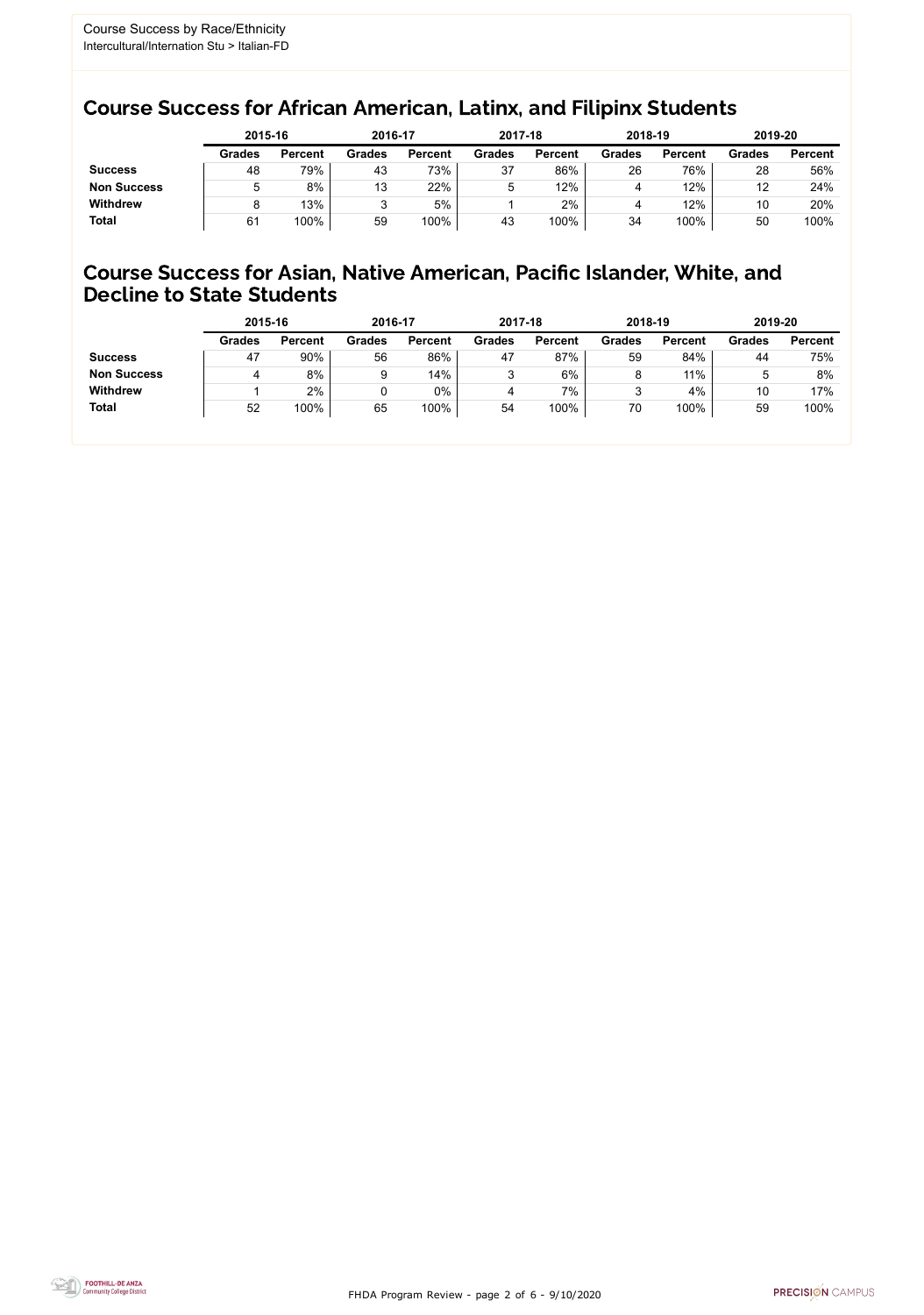

Some courses may continue to be listed but no longer have data due to renumbering or because the course was not offered in the past five years.



### by Gender

|                     |     | 2015-16        |     | 2016-17        |     | 2017-18        |     | 2018-19        |     | 2019-20        |  |
|---------------------|-----|----------------|-----|----------------|-----|----------------|-----|----------------|-----|----------------|--|
|                     | Enr | <b>Percent</b> | Enr | <b>Percent</b> | Enr | <b>Percent</b> | Enr | <b>Percent</b> | Enr | <b>Percent</b> |  |
| Female              | 66  | 58%            | 70  | 56%            | 53  | 55%            | 71  | 68%            | 58  | 53%            |  |
| <b>Male</b>         | 47  | 42%            | 52  | 42%            | 44  | 45%            | 33  | 32%            | 50  | 46%            |  |
| <b>Not Reported</b> |     | $0\%$          |     | 2%             |     | 0%             |     | $0\%$          |     | $1\%$          |  |
| <b>Total</b>        | 113 | 100%           | 124 | 100%           | 97  | 100%           | 104 | 100%           | 109 | 100%           |  |

### by Ethnicity

|                         | 2015-16 |                |     | 2016-17        |                | 2017-18        |                | 2018-19        | 2019-20 |                |
|-------------------------|---------|----------------|-----|----------------|----------------|----------------|----------------|----------------|---------|----------------|
|                         | Enr     | <b>Percent</b> | Enr | <b>Percent</b> | Enr            | <b>Percent</b> | Enr            | <b>Percent</b> | Enr     | <b>Percent</b> |
| <b>African American</b> | 6       | 5%             | 4   | 3%             |                | 7%             | 3              | 3%             | 4       | 4%             |
| <b>Asian</b>            | 8       | 7%             | 16  | 13%            | 12             | 12%            | 20             | 19%            | 15      | 14%            |
| <b>Filipinx</b>         | 6       | 5%             | 4   | 3%             | 3              | 3%             | $\overline{2}$ | 2%             |         | $1\%$          |
| Latinx                  | 49      | 43%            | 51  | 41%            | 33             | 34%            | 29             | 28%            | 45      | 41%            |
| <b>Native American</b>  | 0       | $0\%$          | 0   | $0\%$          | $\mathbf 0$    | $0\%$          | $\overline{2}$ | 2%             | 0       | $0\%$          |
| <b>Pacific Islander</b> | 0       | $0\%$          |     | $1\%$          | $\overline{2}$ | 2%             | $\overline{2}$ | 2%             |         | $1\%$          |
| <b>White</b>            | 44      | 39%            | 47  | 38%            | 40             | 41%            | 43             | 41%            | 40      | 37%            |
| <b>Decline to State</b> | 0       | $0\%$          |     | $1\%$          | $\mathbf 0$    | $0\%$          | 3              | 3%             | 3       | 3%             |
| <b>Total</b>            | 113     | 100%           | 124 | 100%           | 97             | 100%           | 104            | 100%           | 109     | 100%           |

### by Age

|              | 2015-16 |                |     | 2016-17        |     | 2017-18        |     | 2018-19        | 2019-20 |                |
|--------------|---------|----------------|-----|----------------|-----|----------------|-----|----------------|---------|----------------|
|              | Enr     | <b>Percent</b> | Enr | <b>Percent</b> | Enr | <b>Percent</b> | Enr | <b>Percent</b> | Enr     | <b>Percent</b> |
| 19 or less   | 13      | 12%            | 26  | 21%            | 16  | 16%            | 16  | 15%            | 24      | 22%            |
| $20 - 24$    | 40      | 35%            | 45  | 36%            | 35  | 36%            | 37  | 36%            | 38      | 35%            |
| 25-39        | 24      | 21%            | 16  | 13%            | 19  | 20%            | 23  | 22%            | 26      | 24%            |
| $40 +$       | 36      | 32%            | 37  | 30%            | 27  | 28%            | 28  | 27%            | 21      | 19%            |
| <b>Total</b> | 113     | 100%           | 124 | 100%           | 97  | 100%           | 104 | 100%           | 109     | 100%           |

## by Education Level

|                           | 2015-16 |                |     | 2016-17        |     | 2017-18        | 2018-19 |                | 2019-20 |                |
|---------------------------|---------|----------------|-----|----------------|-----|----------------|---------|----------------|---------|----------------|
|                           | Enr     | <b>Percent</b> | Enr | <b>Percent</b> | Enr | <b>Percent</b> | Enr     | <b>Percent</b> | Enr     | <b>Percent</b> |
| <b>Bachelor or higher</b> | 40      | 35%            | 28  | 23%            | 31  | 32%            | 28      | 27%            | 26      | 24%            |
| <b>Associate</b>          | ν       | 0%             | 8   | 6%             |     | 2%             | 4       | 4%             |         | 4%             |
| <b>HS/Equivalent</b>      | 64      | 57%            | 79  | 64%            | 48  | 49%            | 54      | 52%            | 67      | 61%            |
| <b>All Other</b>          | 9       | 8%             | 9   | 7%             | 16  | 16%            | 18      | 17%            | 12      | 11%            |
| <b>Total</b>              | 113     | 100%           | 124 | 100%           | 97  | 100%           | 104     | 100%           | 109     | 100%           |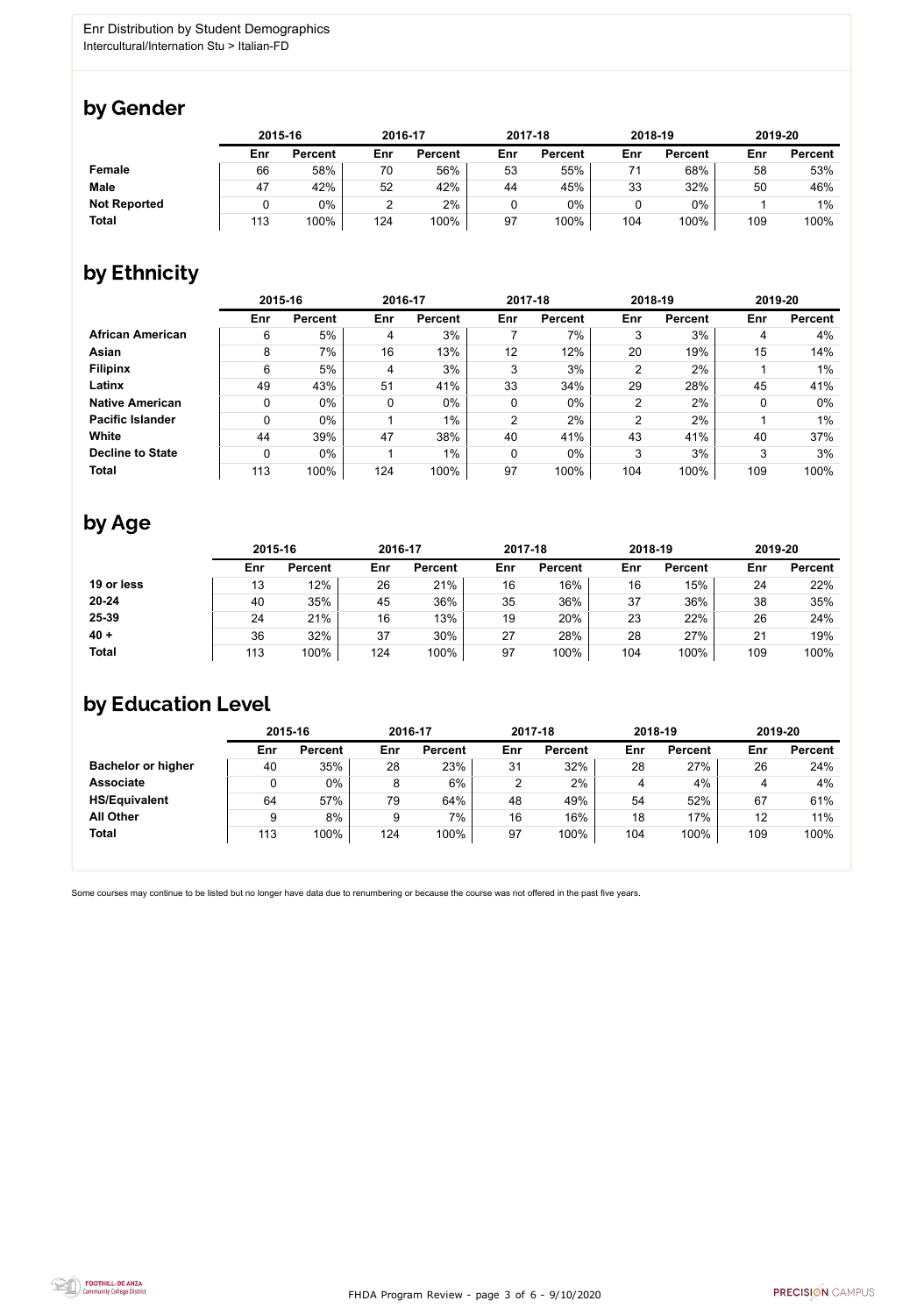FHDA Program Review - page 4 of 6 - 9/10/2020



### Success Rates by Gender Intercultural/Internation Stu > Italian-FD

|                     | 2019-20        |                 |               |                |               |                |               |                |  |  |  |  |  |
|---------------------|----------------|-----------------|---------------|----------------|---------------|----------------|---------------|----------------|--|--|--|--|--|
|                     | <b>Success</b> | <b>Withdrew</b> |               | <b>Total</b>   |               |                |               |                |  |  |  |  |  |
|                     | <b>Grades</b>  | <b>Percent</b>  | <b>Grades</b> | <b>Percent</b> | <b>Grades</b> | <b>Percent</b> | <b>Grades</b> | <b>Percent</b> |  |  |  |  |  |
| Female              | 38             | 66%             | 11            | 19%            | 9             | 16%            | 58            | 100%           |  |  |  |  |  |
| <b>Male</b>         | 33             | 66%             | 6             | 12%            |               | 22%            | 50            | 100%           |  |  |  |  |  |
| <b>Not Reported</b> |                | 100%            |               | 0%             | 0             | $0\%$          |               | 100%           |  |  |  |  |  |
| All                 | 72             | 66%             | 17            | 16%            | 20            | 18%            | 109           | 100%           |  |  |  |  |  |

|                     |                | 2018-19        |                    |                |                 |                |               |                |  |  |  |  |  |  |
|---------------------|----------------|----------------|--------------------|----------------|-----------------|----------------|---------------|----------------|--|--|--|--|--|--|
|                     | <b>Success</b> |                | <b>Non Success</b> |                | <b>Withdrew</b> |                | <b>Total</b>  |                |  |  |  |  |  |  |
|                     | <b>Grades</b>  | <b>Percent</b> | <b>Grades</b>      | <b>Percent</b> | <b>Grades</b>   | <b>Percent</b> | <b>Grades</b> | <b>Percent</b> |  |  |  |  |  |  |
| <b>Female</b>       | 64             | 90%            | 4                  | 6%             | ર<br>ັ          | 4%             |               | 100%           |  |  |  |  |  |  |
| <b>Male</b>         | 21             | 64%            | 8                  | 24%            | 4               | 12%            | 33            | 100%           |  |  |  |  |  |  |
| <b>Not Reported</b> | 0              | N/A            |                    | N/A            |                 | N/A            |               | 100%           |  |  |  |  |  |  |
| All                 | 85             | 82%            | 12                 | 12%            |                 | 7%             | 104           | 100%           |  |  |  |  |  |  |

|                     | 2017-18        |                    |                 |                |               |                |               |                |  |  |  |  |  |
|---------------------|----------------|--------------------|-----------------|----------------|---------------|----------------|---------------|----------------|--|--|--|--|--|
|                     | <b>Success</b> | <b>Non Success</b> | <b>Withdrew</b> |                | <b>Total</b>  |                |               |                |  |  |  |  |  |
|                     | <b>Grades</b>  | <b>Percent</b>     | <b>Grades</b>   | <b>Percent</b> | <b>Grades</b> | <b>Percent</b> | <b>Grades</b> | <b>Percent</b> |  |  |  |  |  |
| <b>Female</b>       | 48             | 91%                |                 | 4%             | 3             | 6%             | 53            | 100%           |  |  |  |  |  |
| <b>Male</b>         | 36             | 82%                | 6               | 14%            |               | 5%             | 44            | 100%           |  |  |  |  |  |
| <b>Not Reported</b> |                | N/A                | 0               | N/A            |               | N/A            | u             | 100%           |  |  |  |  |  |
| All                 | 84             | 87%                | 8               | 8%             | 5             | 5%             | 97            | 100%           |  |  |  |  |  |

|                     |               | 2016-17        |               |                |                 |                |               |                |  |
|---------------------|---------------|----------------|---------------|----------------|-----------------|----------------|---------------|----------------|--|
|                     |               | <b>Success</b> |               |                | <b>Withdrew</b> |                | <b>Total</b>  |                |  |
|                     | <b>Grades</b> | <b>Percent</b> | <b>Grades</b> | <b>Percent</b> | <b>Grades</b>   | <b>Percent</b> | <b>Grades</b> | <b>Percent</b> |  |
| Female              | 56            | 80%            | 11            | 16%            | າ               | 4%             | 70            | 100%           |  |
| <b>Male</b>         | 42            | 81%            | 10            | 19%            | U               | $0\%$          | 52            | 100%           |  |
| <b>Not Reported</b> |               | 50%            |               | 50%            |                 | $0\%$          |               | 100%           |  |
| All                 | 99            | 80%            | 22            | 18%            | າ               | 2%             | 124           | 100%           |  |

|                     | 2015-16        |                |                    |                |                 |                |               |                |  |
|---------------------|----------------|----------------|--------------------|----------------|-----------------|----------------|---------------|----------------|--|
|                     | <b>Success</b> |                | <b>Non Success</b> |                | <b>Withdrew</b> |                | <b>Total</b>  |                |  |
|                     | <b>Grades</b>  | <b>Percent</b> | <b>Grades</b>      | <b>Percent</b> | <b>Grades</b>   | <b>Percent</b> | <b>Grades</b> | <b>Percent</b> |  |
| <b>Female</b>       | 57             | 86%            | 4                  | 6%             | 5               | 8%             | 66            | 100%           |  |
| <b>Male</b>         | 38             | 81%            | 5                  | 11%            | 4               | 9%             | 47            | 100%           |  |
| <b>Not Reported</b> |                | N/A            | 0                  | N/A            | 0               | N/A            | ν             | 100%           |  |
| All                 | 95             | 84%            | 9                  | 8%             | 9               | 8%             | 113           | 100%           |  |

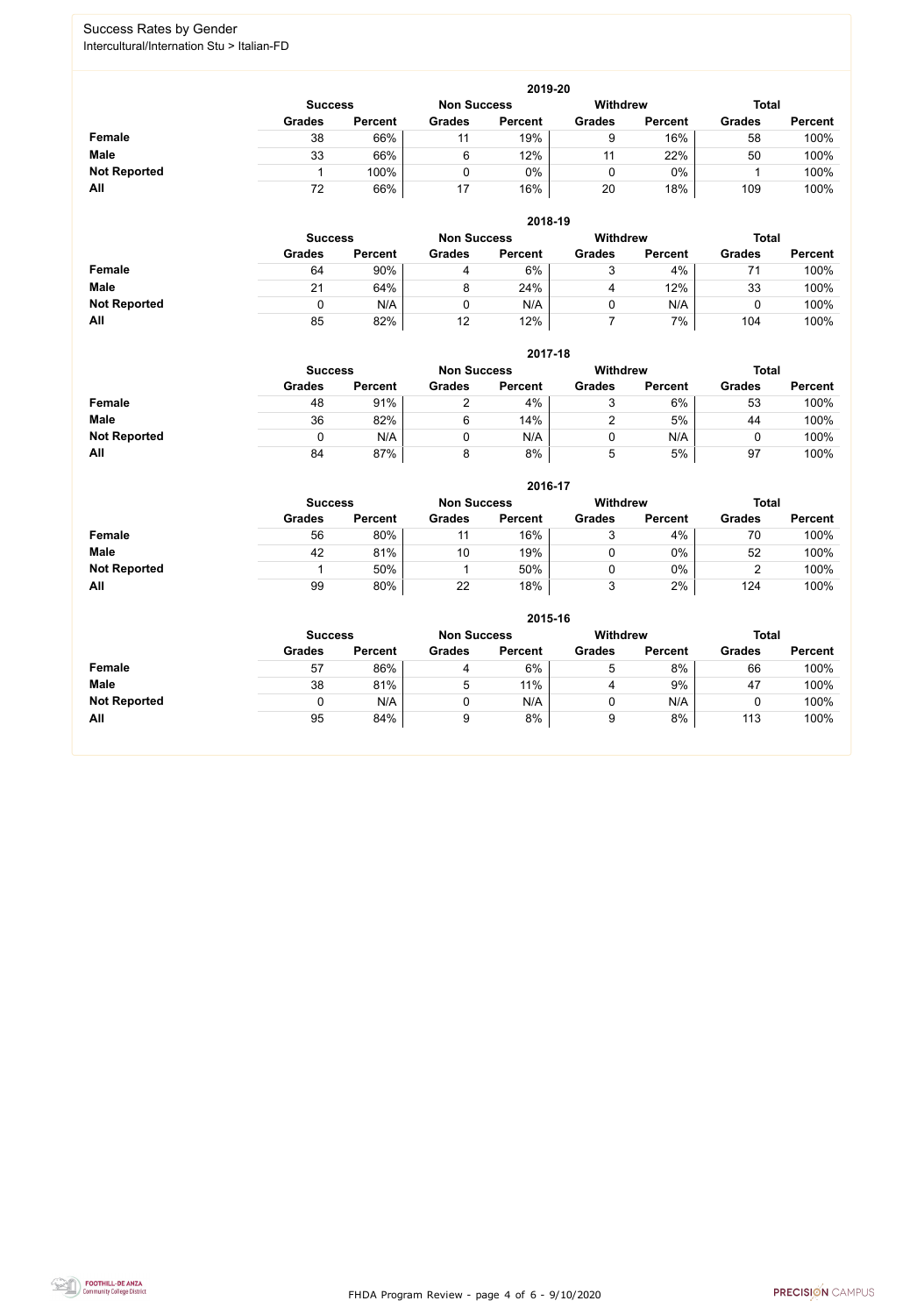FHDA Program Review - page 5 of 6 - 9/10/2020



### Success Rates by Age Intercultural/Internation Stu > Italian-FD

|            | 2019-20        |                    |               |                 |               |                |               |                |  |
|------------|----------------|--------------------|---------------|-----------------|---------------|----------------|---------------|----------------|--|
|            | <b>Success</b> | <b>Non Success</b> |               | <b>Withdrew</b> |               | <b>Total</b>   |               |                |  |
|            | <b>Grades</b>  | <b>Percent</b>     | <b>Grades</b> | <b>Percent</b>  | <b>Grades</b> | <b>Percent</b> | <b>Grades</b> | <b>Percent</b> |  |
| 19 or less | 17             | 71%                | 5             | 21%             |               | 8%             | 24            | 100%           |  |
| $20 - 24$  | 23             | 61%                |               | 18%             | 8             | 21%            | 38            | 100%           |  |
| 25-39      | 18             | 69%                | 4             | 15%             | 4             | 15%            | 26            | 100%           |  |
| $40 +$     | 14             | 67%                |               | 5%              | 6             | 29%            | 21            | 100%           |  |
| All        | 72             | 66%                | 17            | 16%             | 20            | 18%            | 109           | 100%           |  |

|            | 2018-19                              |                |               |                |                 |                |               |                |  |
|------------|--------------------------------------|----------------|---------------|----------------|-----------------|----------------|---------------|----------------|--|
|            | <b>Non Success</b><br><b>Success</b> |                |               |                | <b>Withdrew</b> |                | <b>Total</b>  |                |  |
|            | <b>Grades</b>                        | <b>Percent</b> | <b>Grades</b> | <b>Percent</b> | <b>Grades</b>   | <b>Percent</b> | <b>Grades</b> | <b>Percent</b> |  |
| 19 or less | 14                                   | 88%            |               | 0%             | າ               | 13%            | 16            | 100%           |  |
| $20 - 24$  | 31                                   | 84%            | 3             | 8%             | 3               | 8%             | 37            | 100%           |  |
| 25-39      | 18                                   | 78%            | 5             | 22%            | 0               | 0%             | 23            | 100%           |  |
| $40 +$     | 22                                   | 79%            | 4             | 14%            | ⌒               | 7%             | 28            | 100%           |  |
| All        | 85                                   | 82%            | 12            | 12%            |                 | 7%             | 104           | 100%           |  |

**2017-18**

|            |                |                    |               | ZUT F10         |               |                |               |                |
|------------|----------------|--------------------|---------------|-----------------|---------------|----------------|---------------|----------------|
|            | <b>Success</b> | <b>Non Success</b> |               | <b>Withdrew</b> |               | <b>Total</b>   |               |                |
|            | <b>Grades</b>  | <b>Percent</b>     | <b>Grades</b> | <b>Percent</b>  | <b>Grades</b> | <b>Percent</b> | <b>Grades</b> | <b>Percent</b> |
| 19 or less | 15             | 94%                |               | 0%              |               | 6%             | 16            | 100%           |
| $20 - 24$  | 29             | 83%                | 5             | 14%             |               | 3%             | 35            | 100%           |
| 25-39      |                | 89%                |               | 11%             |               | $0\%$          | 19            | 100%           |
| $40 +$     | 23             | 85%                |               | 4%              | ບ             | 11%            | 27            | 100%           |
| All        | 84             | 87%                |               | 8%              | ხ             | 5%             | 97            | 100%           |

#### **2016-17**



|            |                |                    |               | 60 I V <sup>-</sup> I <i>I</i> |               |                |               |                |
|------------|----------------|--------------------|---------------|--------------------------------|---------------|----------------|---------------|----------------|
|            | <b>Success</b> | <b>Non Success</b> |               | <b>Withdrew</b>                |               | <b>Total</b>   |               |                |
|            | <b>Grades</b>  | <b>Percent</b>     | <b>Grades</b> | <b>Percent</b>                 | <b>Grades</b> | <b>Percent</b> | <b>Grades</b> | <b>Percent</b> |
| 19 or less | 23             | 88%                | J             | 12%                            |               | $0\%$          | 26            | 100%           |
| $20 - 24$  | 34             | 76%                | 8             | 18%                            | 3             | 7%             | 45            | 100%           |
| 25-39      |                | 69%                | 5             | 31%                            |               | $0\%$          | 16            | 100%           |
| $40 +$     | 31             | 84%                | 6             | 16%                            |               | $0\%$          | 37            | 100%           |
| All        | 99             | 80%                | 22            | 18%                            | 3             | 2%             | 124           | 100%           |

|            | 2015-16        |                    |               |                 |               |                |               |                |  |
|------------|----------------|--------------------|---------------|-----------------|---------------|----------------|---------------|----------------|--|
|            | <b>Success</b> | <b>Non Success</b> |               | <b>Withdrew</b> |               | <b>Total</b>   |               |                |  |
|            | <b>Grades</b>  | <b>Percent</b>     | <b>Grades</b> | <b>Percent</b>  | <b>Grades</b> | <b>Percent</b> | <b>Grades</b> | <b>Percent</b> |  |
| 19 or less | 12             | 92%                |               | 0%              |               | 8%             | 13            | 100%           |  |
| $20 - 24$  | 29             | 73%                | 4             | 10%             |               | 18%            | 40            | 100%           |  |
| 25-39      | 21             | 88%                | 3             | 13%             |               | $0\%$          | 24            | 100%           |  |
| $40 +$     | 33             | 92%                | ⌒             | 6%              |               | 3%             | 36            | 100%           |  |
| All        | 95             | 84%                | 9             | 8%              | 9             | 8%             | 113           | 100%           |  |